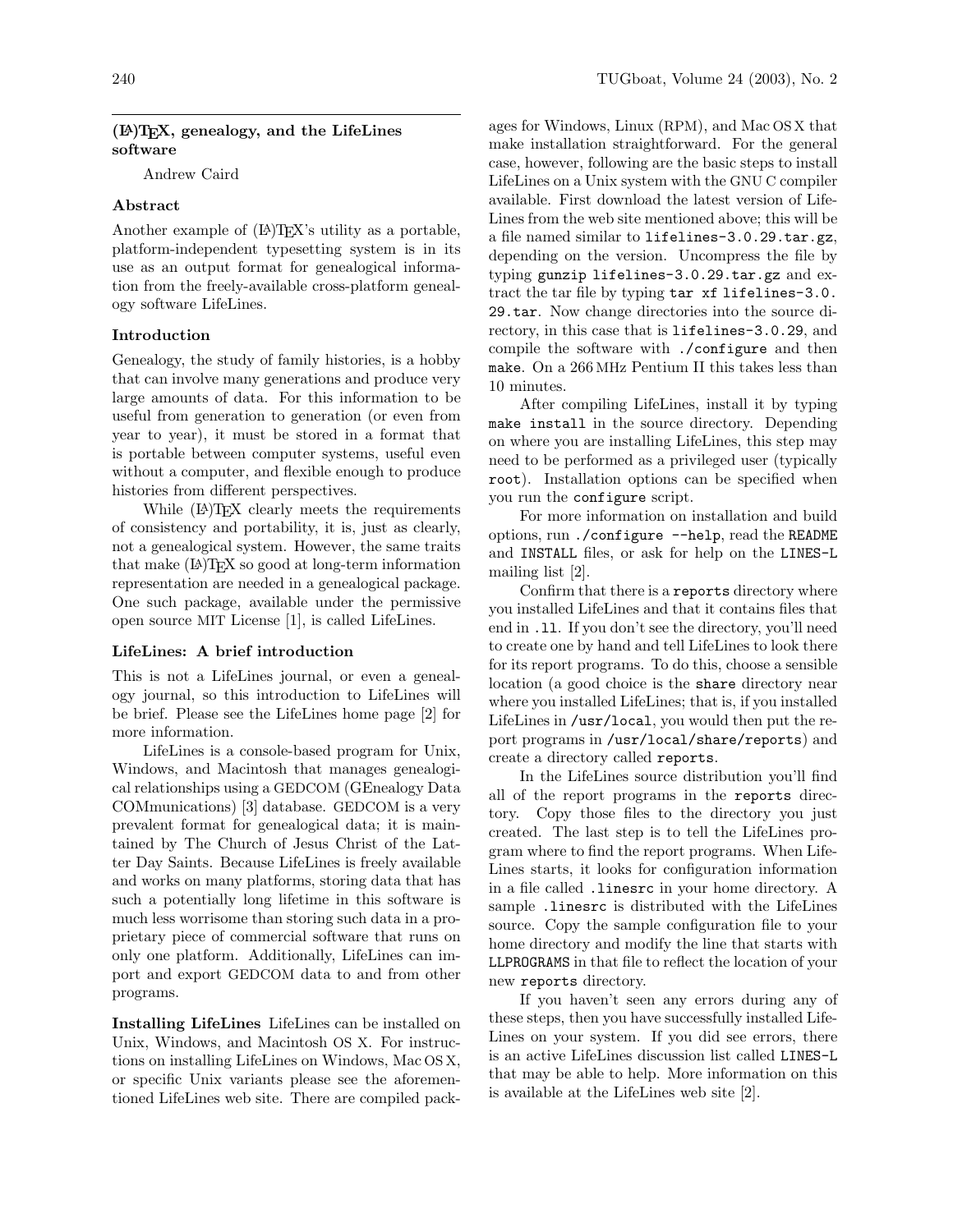| LifeLines 3.0.29 - Genealogical DB and Programming Sustem<br>Copyright(c) 1991 to 1996, by T. T. Wetmore IV<br>Current Database - /disk1/acaird/whh                                                                                                                                                                                                                                                                                                |  |  |  |  |  |  |
|----------------------------------------------------------------------------------------------------------------------------------------------------------------------------------------------------------------------------------------------------------------------------------------------------------------------------------------------------------------------------------------------------------------------------------------------------|--|--|--|--|--|--|
| Please choose an operation: I<br>Browse the persons in the database<br>ь.<br>s Search database<br>a. Add information to the database<br>d Delete information from the database<br>Pick a report from list and run<br>Þ<br>Generate report by entering report name<br>'n<br>Modify character translation tables<br>t.<br>Miscellaneous utilities<br>u.<br>x Handle source, event and other records<br>0 Ouit current database<br>Quit program<br>a. |  |  |  |  |  |  |
| LifeLines -- Main Menu                                                                                                                                                                                                                                                                                                                                                                                                                             |  |  |  |  |  |  |

<span id="page-1-0"></span>Figure 1: The main LifeLines screen

Using LifeLines To use LifeLines you enter data in the GEDCOM format and establish relationships between people. Much like LATEX, LifeLines focuses on the information, not the presentation; in fact, the LifeLines interface is notably non-flashy (although a richer GUI is under development), but is fast and efficient. Typical LifeLines screens on a Unix system are shown in Figures [1](#page-1-0) and [3.](#page-1-1)

To demonstrate the basic usage of LifeLines, we'll step through the creation of a family consisting of the ninth president of the United States, William Henry Harrison, his wife, children, and parents.

LifeLines installs into /usr/local/bin by default on Unix systems, which is typically already in the search path. If you have installed LifeLines elsewhere, you will need to either specify the full path to LifeLines to start it, or put that directory in your PATH environment variable. For the purposes of this example, I will assume that LifeLines is installed in the default location, and that that location is included in your PATH environment variable.

Before starting LifeLines, you should create a directory where it will store your genealogical databases; since we are storing information about William Henry Harrison, I've created a directory called whh. To start LifeLines type llines. The first question it asks is which directory holds the Life-Lines database. In my case, I enter /disk1/acaird/ whh and am then presented with the main LifeLines screen, shown in Figure [1.](#page-1-0) At this point, you have an empty database, and need to add a person. We'll start by adding the President; choose a from the main menu, then choose p to add a new person from the next menu. This will start your editor or default to the vi editor. (Setting the EDITOR environment variable specifies the application called to edit Life-Lines entries.) The editor brings up a blank template with places for the basic data on name, sex, birth, and death. You can add other fields in this



<span id="page-1-2"></span>Figure 2: Editing GEDCOM data with vi

| person: William Henry HARRISON (1)<br>born: 9 February 1773, Berkeley, Charles City Co., Virginia<br>died: 4 April 1841, White House, Washington, D.C.<br>father:<br>mother: |  |  |                                            |  |  |  |          |                       |
|------------------------------------------------------------------------------------------------------------------------------------------------------------------------------|--|--|--------------------------------------------|--|--|--|----------|-----------------------|
|                                                                                                                                                                              |  |  | Please choose an operation: New York 1999  |  |  |  | (pq 1/3) |                       |
|                                                                                                                                                                              |  |  | e Edit the person u Browse to parents      |  |  |  |          | %s Add source         |
|                                                                                                                                                                              |  |  | Browse to father b Browse to persons       |  |  |  |          | Xe Add event          |
|                                                                                                                                                                              |  |  | m Browse to mother h Add as spouse         |  |  |  |          | %o Add other          |
|                                                                                                                                                                              |  |  | s Browse to spouse/s  i Add as child       |  |  |  |          | x Swap two families   |
|                                                                                                                                                                              |  |  | c Browse to children   r  Remove as spouse |  |  |  |          | tt Enter tandem mode  |
|                                                                                                                                                                              |  |  | o Browse to older sib d Remove as child    |  |  |  |          | zz Browse to any      |
|                                                                                                                                                                              |  |  | y Browse to younger * n Create new person  |  |  |  |          | ? Other menu choices  |
|                                                                                                                                                                              |  |  | g Browse to family - a Create new family - |  |  |  |          | g Return to main menu |
| LifeLines -- Person Browse Screen (* toggles menu)                                                                                                                           |  |  |                                            |  |  |  |          |                       |

<span id="page-1-1"></span>Figure 3: Viewing a person's data in LifeLines

file for other information; see the LifeLines manual and the GEDCOM standard [\[3\]](#page-4-2) for allowed fields. A populated template for William Henry Harrison, with the additional occupation field (OCCU) added, is shown in Figure [2.](#page-1-2) After editing the template, save the (temporary) file and quit the editor. Life-Lines will then confirm that you want to accept this information; if you have made mistakes while editing the information in the record and forgot what you changed, you can say no here and the record is unchanged. LifeLines will display the person in its browse mode; this is shown in Figure [3.](#page-1-1) It doesn't show all of the information about the person, but you can still see it if you edit the person's record, and the extra information will be included in certain types of reports.

In the menu, as shown in Figure [3,](#page-1-1) there are options in the middle column to "Add as spouse", "Add as child", and "Create new family". Using these options and the "Add information to the database" option from the main menu, you can construct families and generations.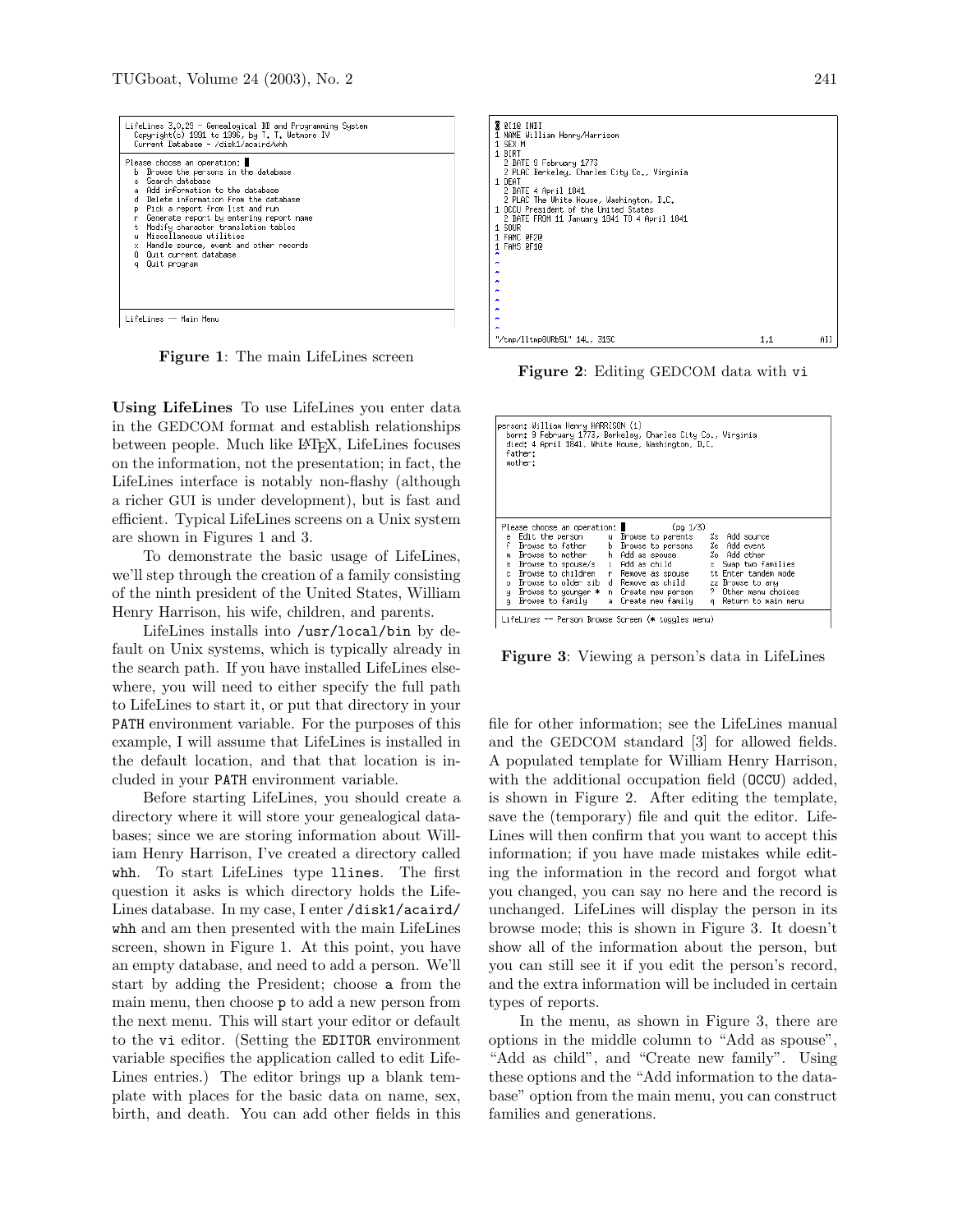|    | person: Anna TUTHILL (2)<br>born: 25 July 1775, Flatbrook, Sussex County, New Jersey<br>died: 25 February 1864, North Bend, Ohio<br>father:<br>mother: |  |                                       |    |                       |  |  |
|----|--------------------------------------------------------------------------------------------------------------------------------------------------------|--|---------------------------------------|----|-----------------------|--|--|
|    | Identify the second spouse/parent, if known.                                                                                                           |  |                                       |    |                       |  |  |
| Ρ  | enter name, key, refn or list; william henry /harrison                                                                                                 |  |                                       |    |                       |  |  |
|    |                                                                                                                                                        |  | Browse to father b Browse to persons  |    | %e Add event          |  |  |
| m  |                                                                                                                                                        |  | Browse to mother h Add as spouse      |    | %o Add other          |  |  |
|    | s Browse to spouse/s  i Add as child                                                                                                                   |  |                                       |    | x Swap two families   |  |  |
|    | c Browse to children   r  Remove as spouse                                                                                                             |  |                                       |    | tt Enter tandem mode  |  |  |
| ο. |                                                                                                                                                        |  | Browse to older sib d Remove as child |    | zz Browse to any      |  |  |
|    | y Browse to younger * n Create new person                                                                                                              |  |                                       | -2 | Other menu choices    |  |  |
|    | g Browse to family - a Create new family                                                                                                               |  |                                       |    | g Return to main menu |  |  |
|    | LifeLines -- Person Browse Screen (* toggles menu)                                                                                                     |  |                                       |    |                       |  |  |

<span id="page-2-0"></span>Figure 4: Adding a spouse to create a family in LifeLines

| father: William Henry HARRISON (1) (1)<br>mother: Anna TUTHILL (2)<br>died: 25 February 1864, North Bend, Ohio<br>married: 22 November 1795, North Bend, Ohio. | born: 9 February 1773, Berkeley, Charles City Co., Virginia<br>died: 4 April 1841, White House, Washington, D.C.<br>born: 25 July 1775, Flatbrook, Sussex County, New Jersey |  |  |  |  |
|----------------------------------------------------------------------------------------------------------------------------------------------------------------|------------------------------------------------------------------------------------------------------------------------------------------------------------------------------|--|--|--|--|
| Please choose an operation: $(pg 1/3)$                                                                                                                         | e Edit the family - %e Add event<br>x Swap two children<br>Browse to father   %o Add other<br>%c Reorder child                                                               |  |  |  |  |
|                                                                                                                                                                | m Browse to mother s Add spouse to family tt Enter family tandem                                                                                                             |  |  |  |  |
|                                                                                                                                                                | c Browse to children – a Add child to family – b Browse to persons                                                                                                           |  |  |  |  |
|                                                                                                                                                                | n Create new person r Remove spouse from ? Other menu choices                                                                                                                |  |  |  |  |
|                                                                                                                                                                | % Add source d Remove child from q Return to main menu                                                                                                                       |  |  |  |  |
| *The new family was added to the database.                                                                                                                     |                                                                                                                                                                              |  |  |  |  |

<span id="page-2-1"></span>Figure 5: LifeLines's display of a family

Continuing on in our genealogy of President Harrison, we add his wife, Anna Tuthill, by returning to the main menu, selecting "Add information to the database" and adding her information. When, after editing the template, LifeLines returns you to the display of Anna Tuthill's information in browse mode, choose option a, "Create new family". From the next menu, choose option 2 to tell LifeLines to use Ms. Tuthill as one of the spouses. When

| person: William Henry HARRISON (1)<br>born: 9 February 1773, Berkeley, Charles City Co., Virginia<br>died: 4 April 1841, White House, Washington, D.C.<br>father: Benjamin HARRISON, b. 1726., d. 1791. (3)<br>mother: Elizabeth BASSETT, b. 1730., d. 1792. (4)<br>spouse: Anna TUTHILL, m. 1795, Ohio., cb. 1796, Ohio., b. 1775, New (2)<br>child: Elizabeth Bassett HARRISON, b. 1796, Ohio., d. 1846. (5)<br>child: John Cleves Summes HARRISON, b. 1798. (6)<br>child: Lucy Singleton HARRISON, b. 1800. (7)<br>child: William Henry HARRISON Jr., b. 1802. (8)<br>child: John Scott HARRISON, b. 1804. (9)<br>child: Benjamin HARRISON, b. 1806. (10) |                       |  |  |  |  |  |
|--------------------------------------------------------------------------------------------------------------------------------------------------------------------------------------------------------------------------------------------------------------------------------------------------------------------------------------------------------------------------------------------------------------------------------------------------------------------------------------------------------------------------------------------------------------------------------------------------------------------------------------------------------------|-----------------------|--|--|--|--|--|
| Please choose an operation: $(pg 1/4)$<br>e Edit the person y Browse to younger * r Remove as spouse<br>f Browse to father g Browse to family d Remove as child<br>m Browse to mother the Browse to parents the Create new person<br>s Browse to spouse/s b Browse to persons a Create new family                                                                                                                                                                                                                                                                                                                                                            | $^{++}$               |  |  |  |  |  |
| c Browse to children h Add as spouse . ? Other menu choices<br>o Browse to older sib  i  Add as child<br>LifeLines -- Person Browse Screen (* toggles menu)                                                                                                                                                                                                                                                                                                                                                                                                                                                                                                  | q Return to main menu |  |  |  |  |  |

<span id="page-2-2"></span>Figure 6: LifeLines's display of William Henry Harrison's complete record

prompted for the other spouse, type William Harrison's name with a forward slash (/) before his last name as shown in Figure [4.](#page-2-0) (LifeLines always expects a slash before the last name when it asks for a person to search for.) After creating this family, LifeLines will return you to browse mode, focused on this family; this "family-centric" view of the data is shown in Figure [5.](#page-2-1) By using the "Browse to father" and "Browse to mother" options, you can get to views of the data focused on individuals instead of families.

At this point, you simply continue to add people and associate them with others via wife–husband relationships, or parent–child relationships. William Henry Harrison's complete record including his spouse, parents, and children is shown in Figure [6.](#page-2-2)

### LifeLines's L<sup>AT</sup>EX output

In addition to the already stated advantages of Life-Lines (availability, portability, and based on nonproprietary standards), one of the most powerful features of LifeLines is that its output is all based on external "programs" written in the LifeLines language; these programs end in the .ll extension by convention, although LifeLines will read these programs regardless of the extension on the filename.

Included with LifeLines are more than 80 programs to generate reports based on the data entered into LifeLines' database. There are programs to create the traditional family-tree or a circular familytree in PostScript, to create HTML files of calendars with all of the events in a family history in listed in them, to create a report of all of the surnames in the database with their corresponding SOUNDEX codes, and, most interestingly for our purposes, a report program to create a book in LAT<sub>EX</sub> with many of the details of a family history.

Because (LA)TEX lends itself so well to automated document creation, produces beautiful output, and has tools for easy maintenance of tables of contents, indices, and can include graphics, it is a natural choice for a program like LifeLines for cases where the output is complex.

The report program that creates a L<sup>AT</sup>FX book is called book-latex.ll. This program reads the data from LifeLines and produces a L<sup>AT</sup>FX file based on the book class that is made up of sections for each generation of a family and chapters for each family. Within each section is a paragraph (or several paragraphs) about each family member in that generation. These paragraphs are more or less rich depending on the information available. In addition to plain text, you can include graphics with careful use of LifeLines' and GEDCOM's NOTE field and the \image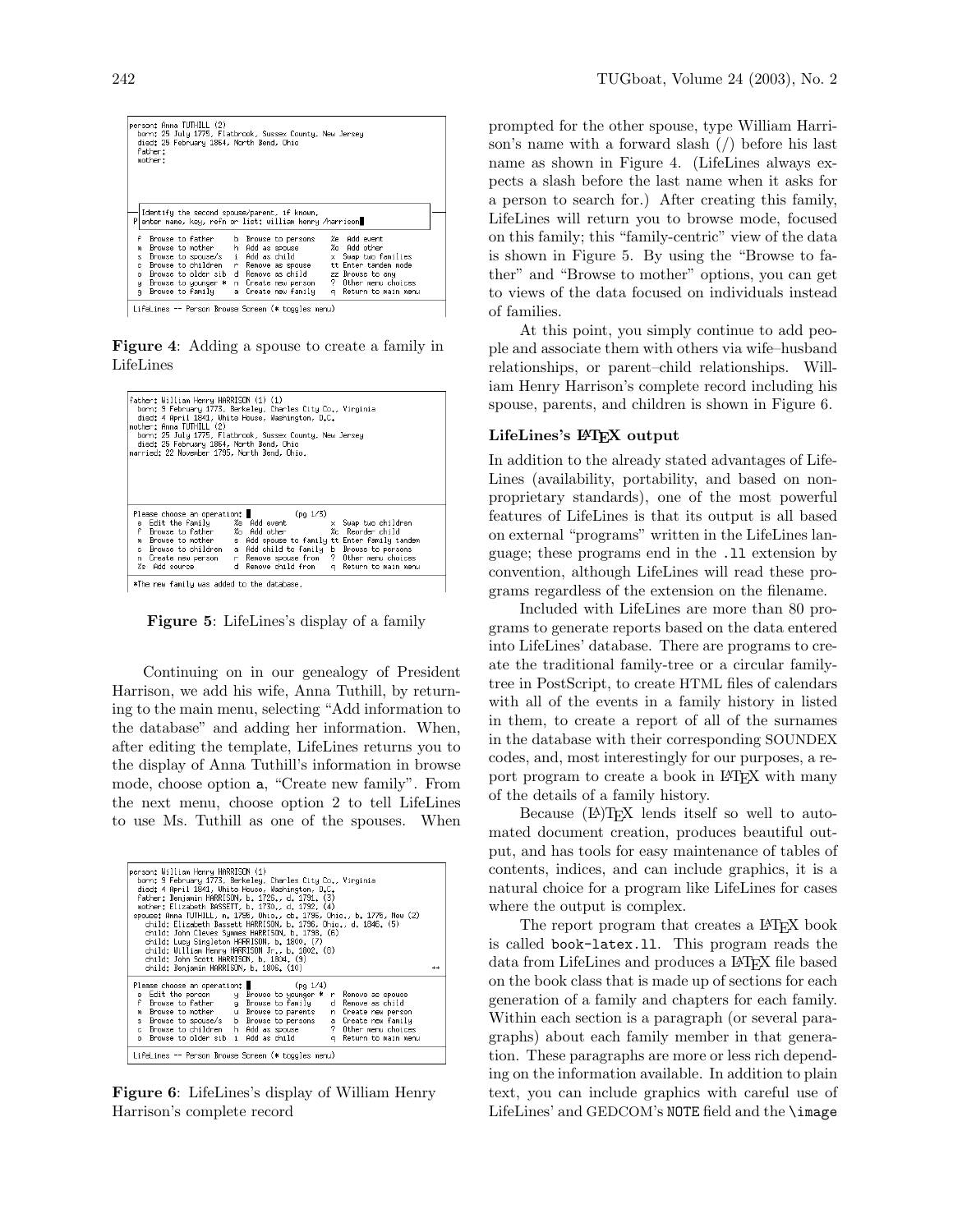command in book-latex.ll. book-latex.ll also uses L<sup>AT</sup>FX's integration with makeindex to create an index by surname of everyone in the book. The book can be created from a descendant or ancestor perspective, and any person or people in the Life-Lines database can be the "root" of the book. For example, I can create a book with both my wife and me at the "root", so the details of all of our direct ancestors are in the book. However, for my sisterin-law, I can create a book with her at the "root" and it will contain very little of my family (I would only be mentioned in that I married her sister), and the rest of the book is about her family.

Running the book-latex.ll program After assembling the genealogical information, entering it into LifeLines, scanning photos and documents such as birth, marriage, and death certificates, it is a relatively simple matter to create a book with a very useful table of contents and index that is a complete family history, using the book-latex.ll LifeLines program.

To run book-latex.ll, to the main menu of LifeLines and choose option "r". When prompted for a program to run, type book-latex. (If Life-Lines gives you an error here, go back to the installation section and confirm that you have the report programs installed and the .linesrc file set up correctly.)

At this point, book-latex.ll will prompt you for its many options. The first choice is whether you want and ancestor or descendant book; I think the ancestor book is more interesting, so for this example, choose that option. The next choice is what level of notes you want included in the book. GEDCOM has a NOTE field that you can include if you want in the report. In this case we don't have any notes, so choose the first option, TEXT. book-latex.ll next asks you to identify the person you want to include in your book. Type the name in the standard Firstname/Lastname LifeLines format and confirm your selection. book-latex.ll will then ask you again to choose a person; if you have a second person you'd like to include in the book (most commonly a spouse, to make a complete family tree) enter that person's name, or, if you don't want to include a second person simply press enter. book-latex.ll's next question is the name of the output file; choose something ending in .tex. You will then be prompted for the name of the author of the book and the place (city, state, country) for the copyright; enter appropriate values or press enter to leave these blank. The final question book-latex.ll asks is for the name of a file to include as an introduction. This is a standard LATEX file without the preamble that is included in the beginning of the report. After you answer the last question, the report program will run and you'll see the list of the people included in the report on the screen.

You now have a LAT<sub>F</sub>X file that is the report (if you didn't specify a path, it is in the same directory as your LifeLines databases). The LifeLines distribution includes the file tree.tex which is needed to process the report. You can add this file to your TEX installation or simply put it in the same directory as the LifeLines LATEX output file.

To turn the LifeLines-generated LATEX file into a DVI file that you can print or convert to PDF, you need to run LAT<sub>F</sub>X and makeindex on it several times, as follows:

1. Run LATEX on the generated file. If this is the first time you are doing this LATEX will stop with the error:

! LaTeX Error: File './whh.ind' not found. and prompt you for the name of the index file. Since you can't have one until running LAT<sub>E</sub>X at least once, simply press Enter and let LATEX continue on. In the example I've been using up to now, I named my LAT<sub>F</sub>X file whitex, so the first command is: latex whh

- 2. Next run makeindex to create an index file that LATEX can read. In our example, the command is simply: makeindex whh
- 3. Run LATEX again on your output file. This time it won't complain about any missing files but it is likely to warn you that labels may have changed and you should run LATEX one more time. Do so one final time, and the resulting DVI file will contain a nicely formatted and indexed report. The commands are simply two more invocations of: latex whh

Figure [7](#page-4-3) shows an example of LifeLines's LATEX output. The output is easily modified by editing the book-latex.ll script that LifeLines uses. If you are comfortable with basic programming and LATEX concepts, you will find book-latex.ll easy to understand and modify. You may want to make modifications because you may notice that the output of LifeLines has some peculiarities: years without months are preceded with an extra comma; spaces after periods are post-sentence spaces. Hand-editing before publication may be necessary. Alternatively, the LifeLines maintainers would, I'm sure, be happy to accept modifications to book-latex.ll to address these oddities.